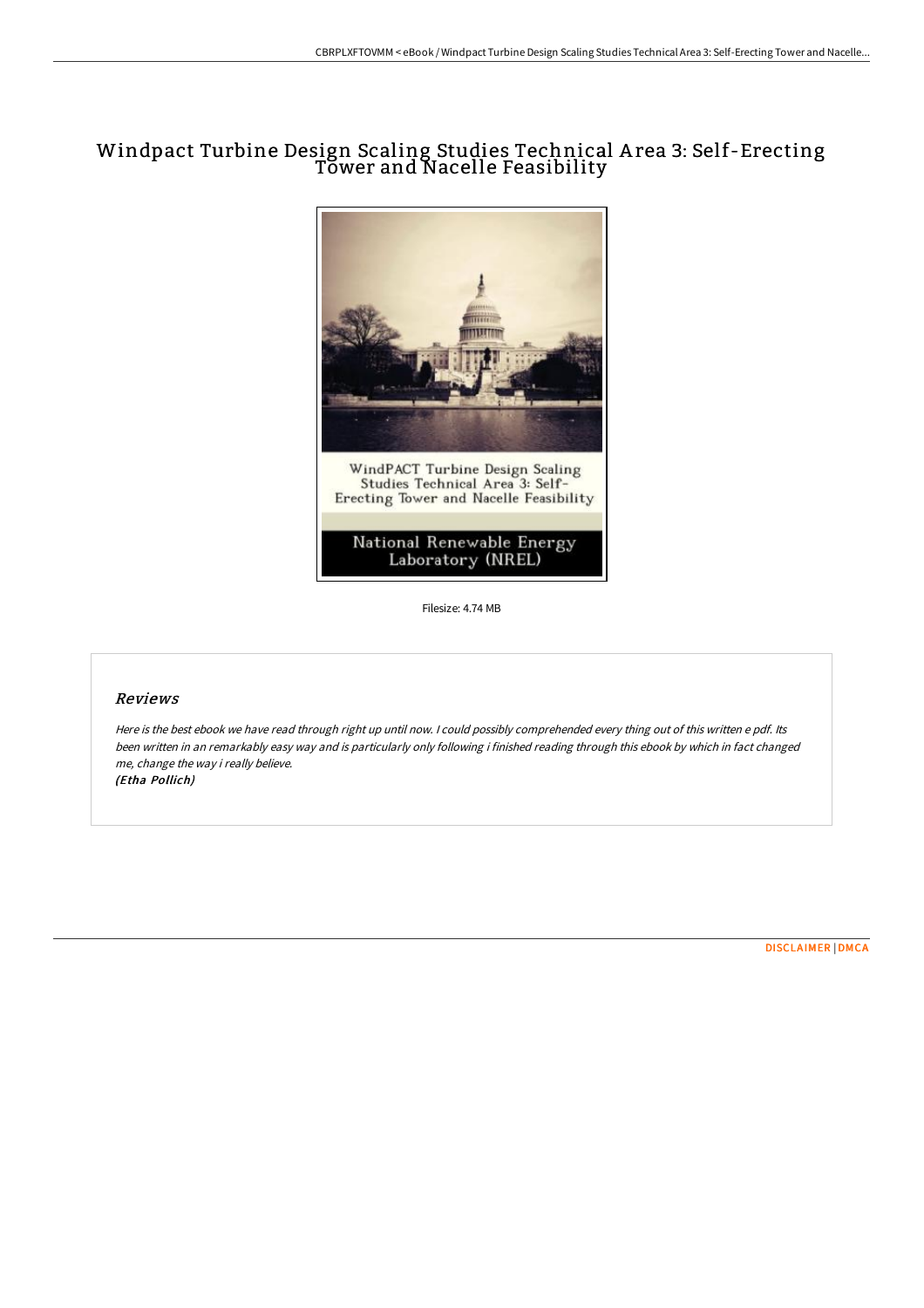## WINDPACT TURBINE DESIGN SCALING STUDIES TECHNICAL AREA 3: SELF-ERECTING TOWER AND NACELLE FEASIBILITY



Bibliogov, United States, 2012. Paperback. Book Condition: New. 246 x 189 mm. Language: English . Brand New Book \*\*\*\*\* Print on Demand \*\*\*\*\*.The United States Department of Energy (DOE), through the National Renewable Energy Laboratory (NREL), has implemented the Wind Partnerships for Advanced Component Technologies (WindPACT) program to explore advanced technologies for improving the reliability and costeFectiveness of wind energy technology. Global Energy Concepts (GEC) prepared this report on self-erecting towers as part of the WindPACT program. The objectives of the work were to identify potential methods for erecting wind turbine towers without the use of large conventional cranes, establish the most promising methods, and compare the costs of the most promising methods to the costs of conventional cranes.

 $\overrightarrow{116}$ Read Windpact Turbine Design Scaling Studies Technical Area 3: [Self-Erecting](http://techno-pub.tech/windpact-turbine-design-scaling-studies-technica.html) Tower and Nacelle Feasibility Online  $\blacksquare$ Download PDF Windpact Turbine Design Scaling Studies Technical Area 3: [Self-Erecting](http://techno-pub.tech/windpact-turbine-design-scaling-studies-technica.html) Tower and Nacelle Feasibility